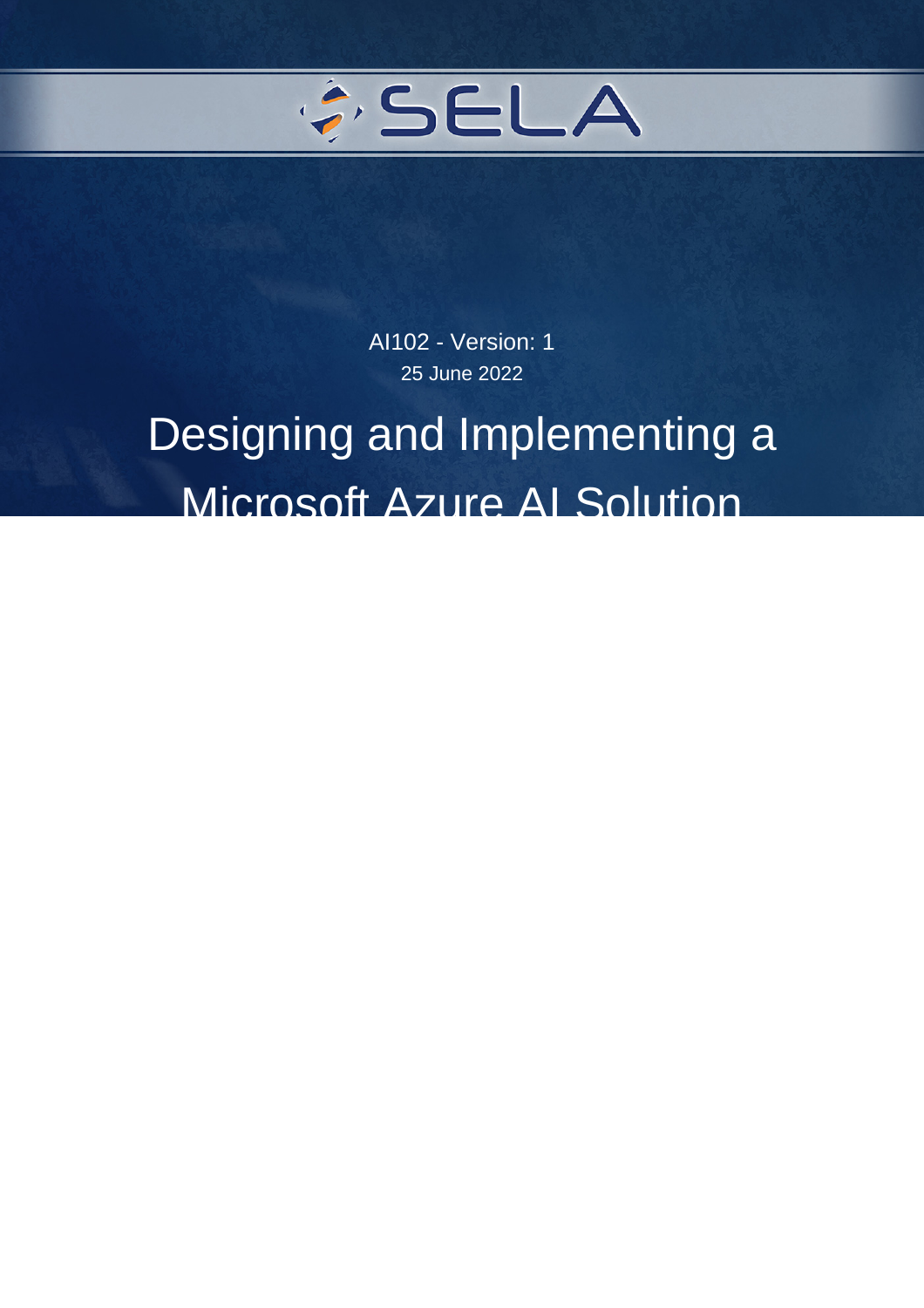

# Designing and Implementing a Microsoft Azure AI Solution

AI102 - Version: 1

## **4 days Course**

#### Description: Ĩ

Designing and Implementing an Azure AI Solution is intended for software developers wanting to build AI infused applications that leverage Azure Cognitive Services, Azure Cognitive Search, and Microsoft Bot Framework. The course will use C# or Python as the programming language.

#### Intended audience: Ï

Software engineers concerned with building, managing and deploying AI solutions that leverage Azure Cognitive Services, Azure Cognitive Search, and Microsoft Bot Framework. They are familiar with C# or Python and have knowledge on using RESTbased APIs?to build computer vision, language analysis, knowledge mining, intelligent search, and conversational AI solutions on Azure.

#### Prerequisites: L.

Knowledge of Microsoft Azure and ability to navigate the Azure portal Knowledge of either C# or Python Familiarity with JSON and REST programming semantics

#### Objectives: Ĭ

Describe considerations for AI-enabled application development Create, configure, deploy, and secure Azure Cognitive Services Develop applications that analyze text Develop speech-enabled applications Create applications with natural language understanding capabilities Create QnA applications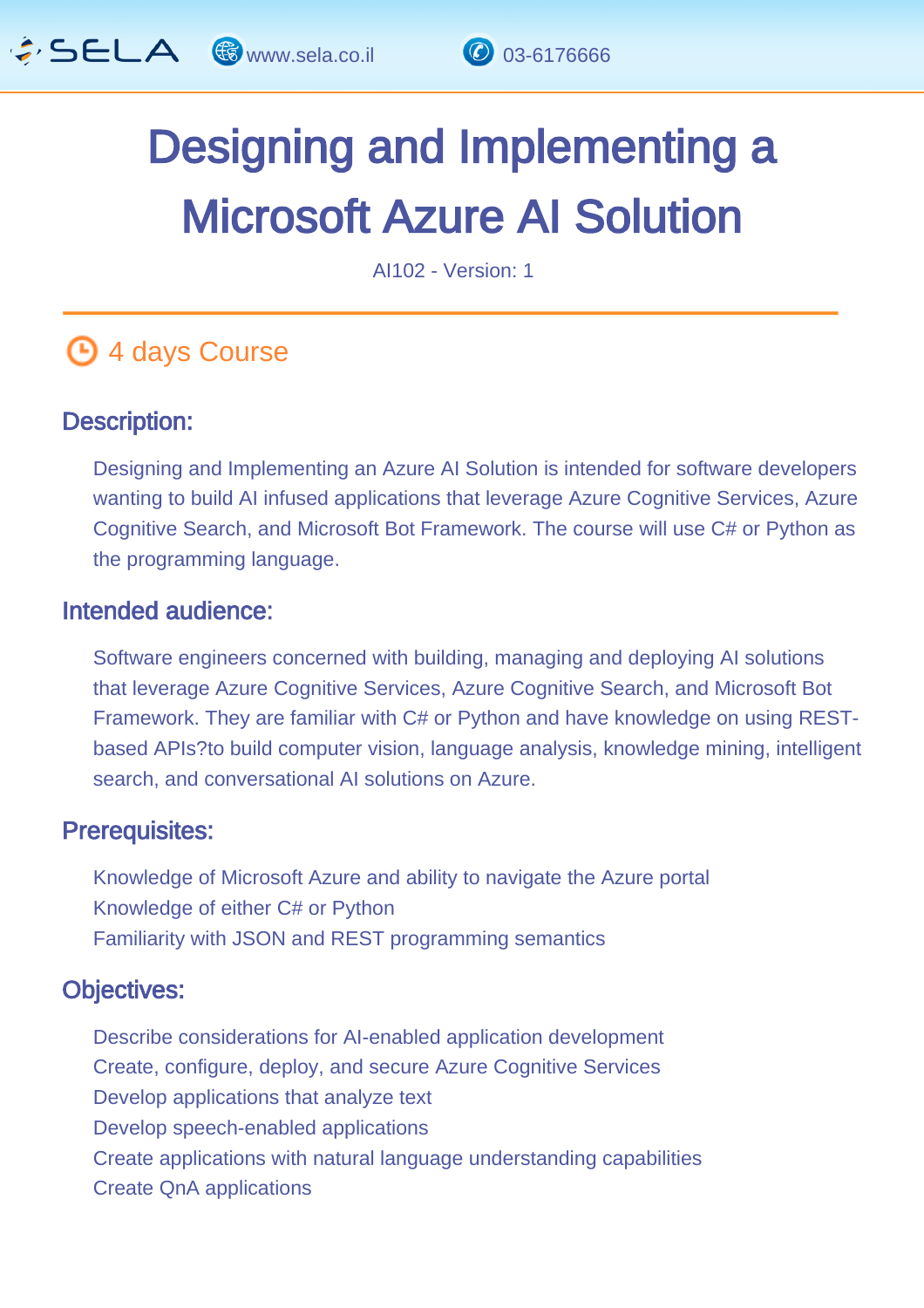# $\hat{G}$  SELA  $\circledast$  www.sela.co.il  $\circledast$  03-6176666



Create conversational solutions with bots Use computer vision services to analyze images and videos Create custom computer vision models Develop applications that detect, analyze, and recognize faces Develop applications that read and process text in images and documents Create intelligent search solutions for knowledge mining

#### Topics: J.

#### Module 1: Introduction to AI on Azure

- Introduction to Artificial Intelligence
- Artificial Intelligence in Azure

#### Module 2: Developing AI Apps with Cognitive Services

- Getting Started with Cognitive Services
- Using Cognitive Services for Enterprise Applications

#### Module 3: Getting Started with Natural Language Processing

- Analyzing Text
- Translating Text

#### Module 4: Building Speech-Enabled Applications

- Speech Recognition and Synthesis
- Speech Translation

#### Module 5: Creating Language Understanding Solutions

- Creating a Language Understanding App
- Publishing and Using a Language Understanding App
- Using Language Understanding with Speech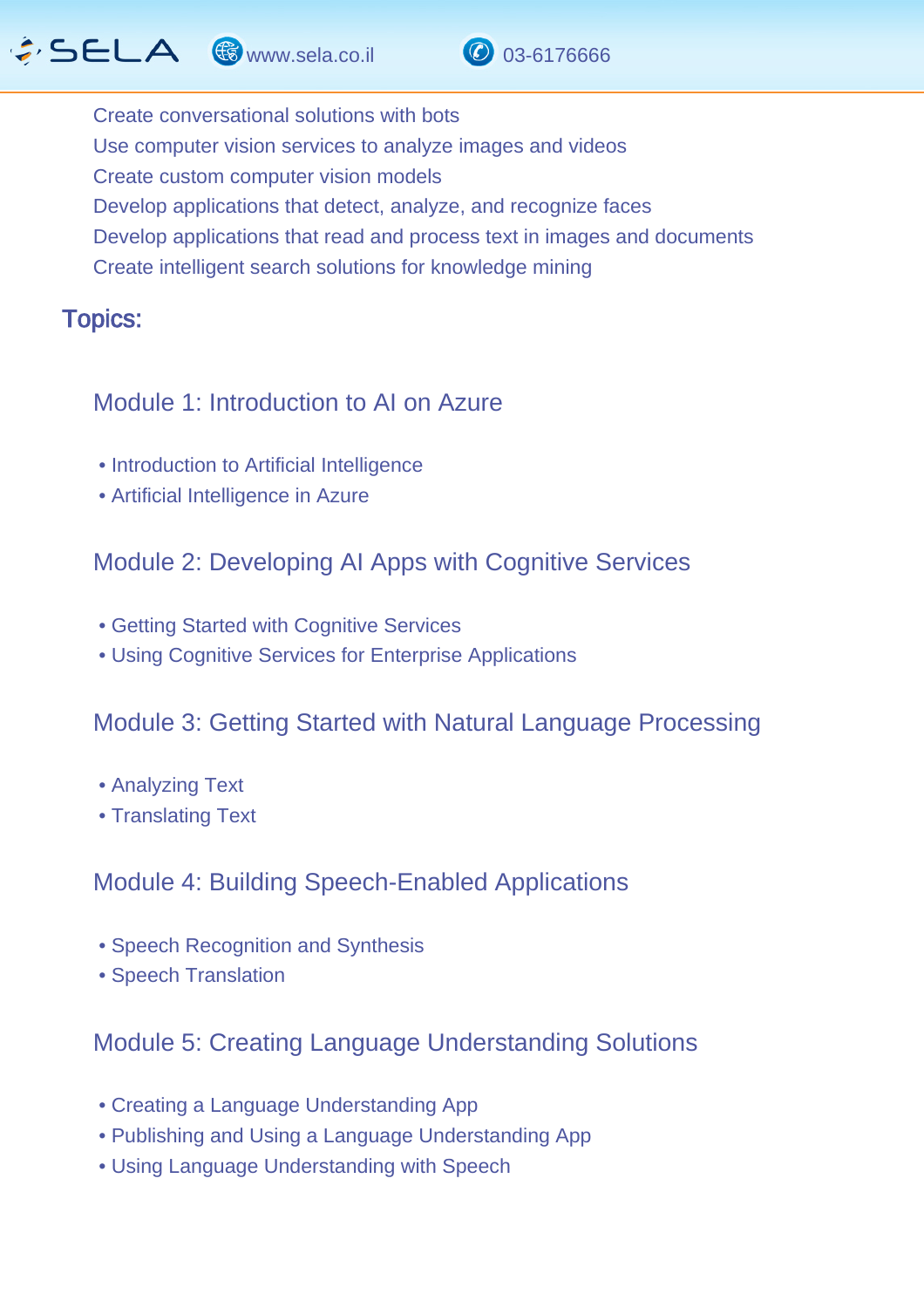

## Module 6: Building a QnA Solution

- Creating a QnA Knowledge Base
- Publishing and Using a QnA Knowledge Base

## Module 7: Conversational AI and the Azure Bot Service

- Bot Basics
- Implementing a Conversational Bot

#### Module 8: Getting Started with Computer Vision

- Analyzing Images
- Analyzing Videos

## Module 9: Developing Custom Vision Solutions

- Image Classification
- Object Detection

Module 10: Detecting, Analyzing, and Recognizing Faces

- Detecting Faces with the Computer Vision Service
- Using the Face Service

## Module 11: Reading Text in Images and Documents

- Reading text with the Computer Vision Service
- Extracting Information from Forms with the Form Recognizer service

## Module 12: Creating a Knowledge Mining Solution

- Implementing an Intelligent Search Solution
- Developing Custom Skills for an Enrichment Pipeline
- Creating a Knowledge Store